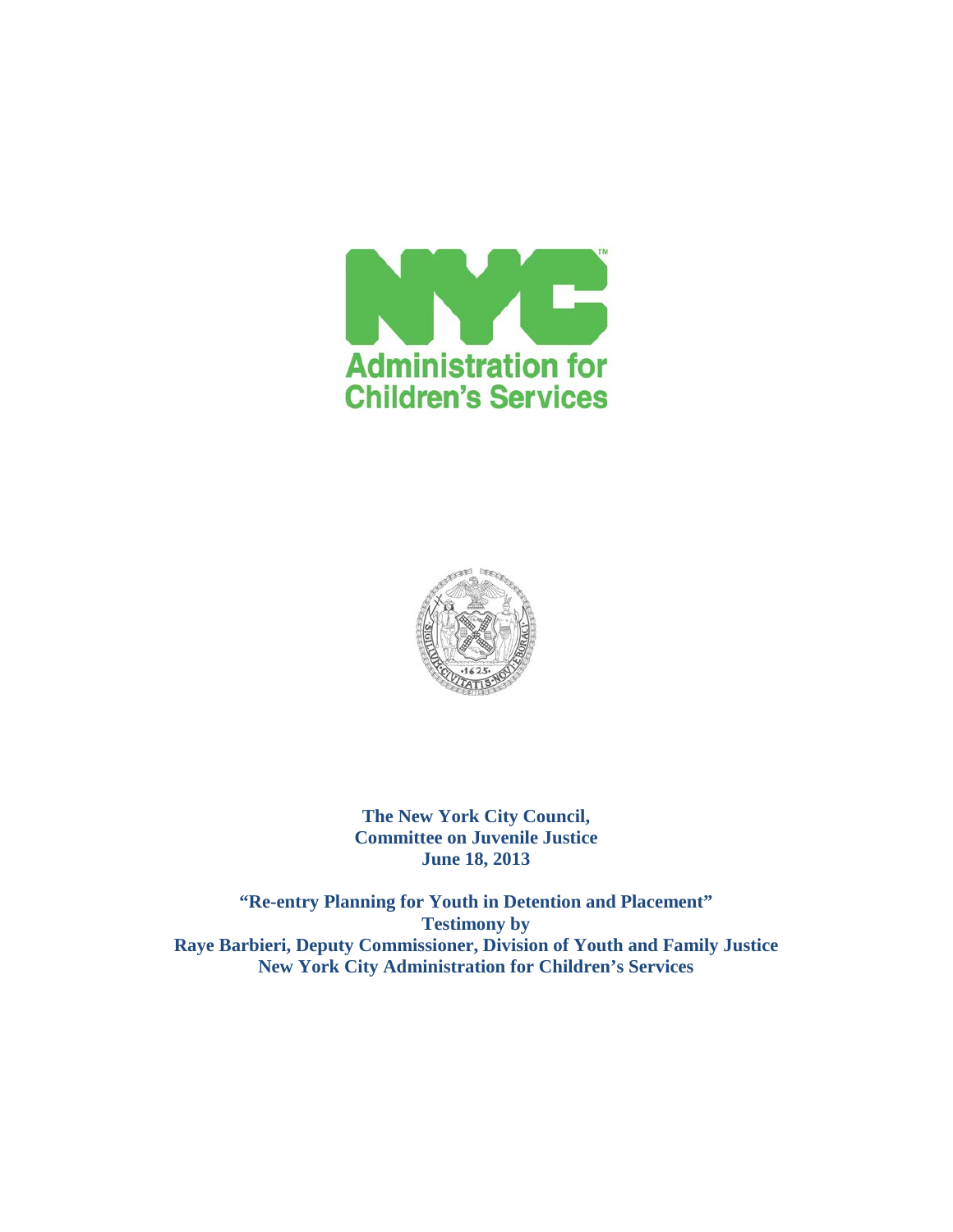# **The New York City Administration for Children's Services Raye Barbieri, Deputy Commissioner Testimony to the New York City Council Committee on Juvenile Justice June 18, 2013**

## "**Re-entry Planning for Youth in Detention and Placement**"

Good afternoon Chair Gonzalez and members of the Committee on Juvenile Justice. I am Raye Barbieri, Deputy Commissioner for the Division of Youth and Family Justice at the New York City Administration for Children's Services (ACS). Thank you for providing us with the opportunity to share with you our work related to reentry planning for young people in juvenile detention and placement.

Before we address re-entry planning, I would like to update the Committee on Close to Home. As you know, ACS has been planning for the second phase, Limited-Secure Placement, which will begin fall 2013. Over the past six months, we have held a total of ten community based events – two in each borough – to gather public input on Limited Secure Placement. We incorporated that feedback into our draft Limited Secure Placement plan, which we are about to submit to the State Office of Children and Family Services (OCFS) for review and expect will be approved later this summer.

Last week, ACS announced the recommended awards for providers who will offer Limited Secure placement services in three facilities that we are leasing from New York State in the Bronx, Brooklyn and Staten Island. We are pleased to announce that Children's Village was recommended to serve Limited Secure youth in Staten Island and that Leake and Watts was recommended for the awards the Brooklyn and Bronx facilities. Leake and Watts was also recommended for an award to serve LSP youth with serious emotional disturbances and

 $-1 -$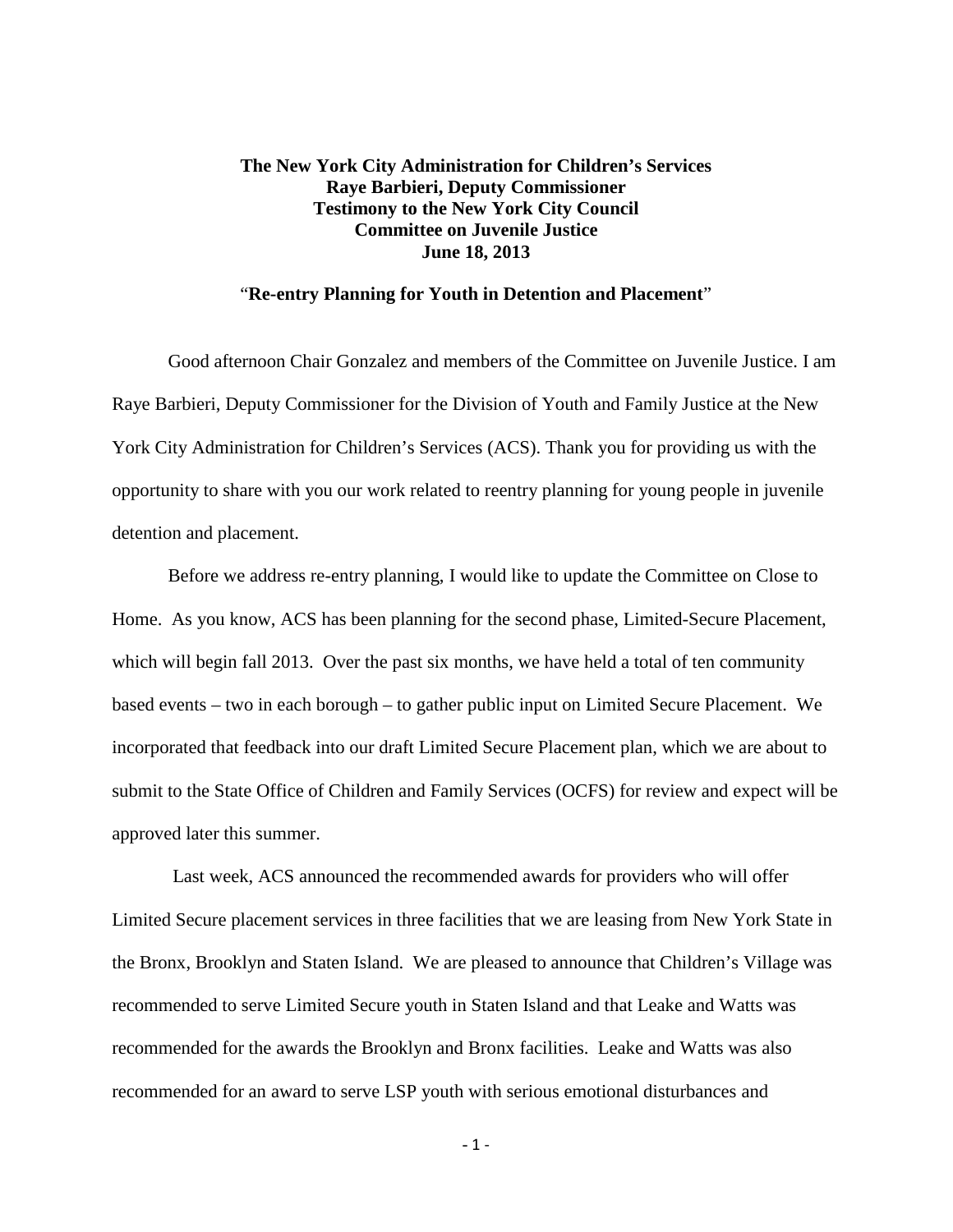intellectual/developmental disabilities. These awards account for approximately half of the 158 LSP slots that ACS intends to procure; over the summer, ACS will determine who will provide the additional Limited Secure placement services.

While we roll out this second phase of Close to Home, ACS continues to ensure that youth in all of our juvenile justice residential settings are well-supported to smoothly transition back into their homes and communities. The transition planning varies depending on whether a young person is in detention or placement and I will take the next few minutes to walk through both processes.

#### **Re-entry Planning for Youth in Detention**

A Family Court order determines the course of a juvenile delinquency case through the juvenile justice system. The court can dismiss the case, parole the young person to an Alternative to Detention or send the young person to a residential juvenile placement facility. In FY 2012, approximately 29% of youth were placed by the Family Court (which, at that time, was OCFS custody), and the remaining 71% of youth were discharged from detention with or without community conditions and supervision. For those youth released to the community, the Family Court may order that an Alternative to Detention (ATD) program, the New York City Department of Probation and/or an Alternative to Placement (ATP) program provide services and activities and monitor and support the youth in the community. Thus, for young people who a judge has deemed safe enough to be returned to the community without a period of confinement but with the supervision of an agency, there are substantial services, comprehensive monitoring and multiple support systems in place.

For youth who are released from detention directly back to the community without an order requiring supervision or services, ACS' ability to provide discharge planning for their re-

- 2 -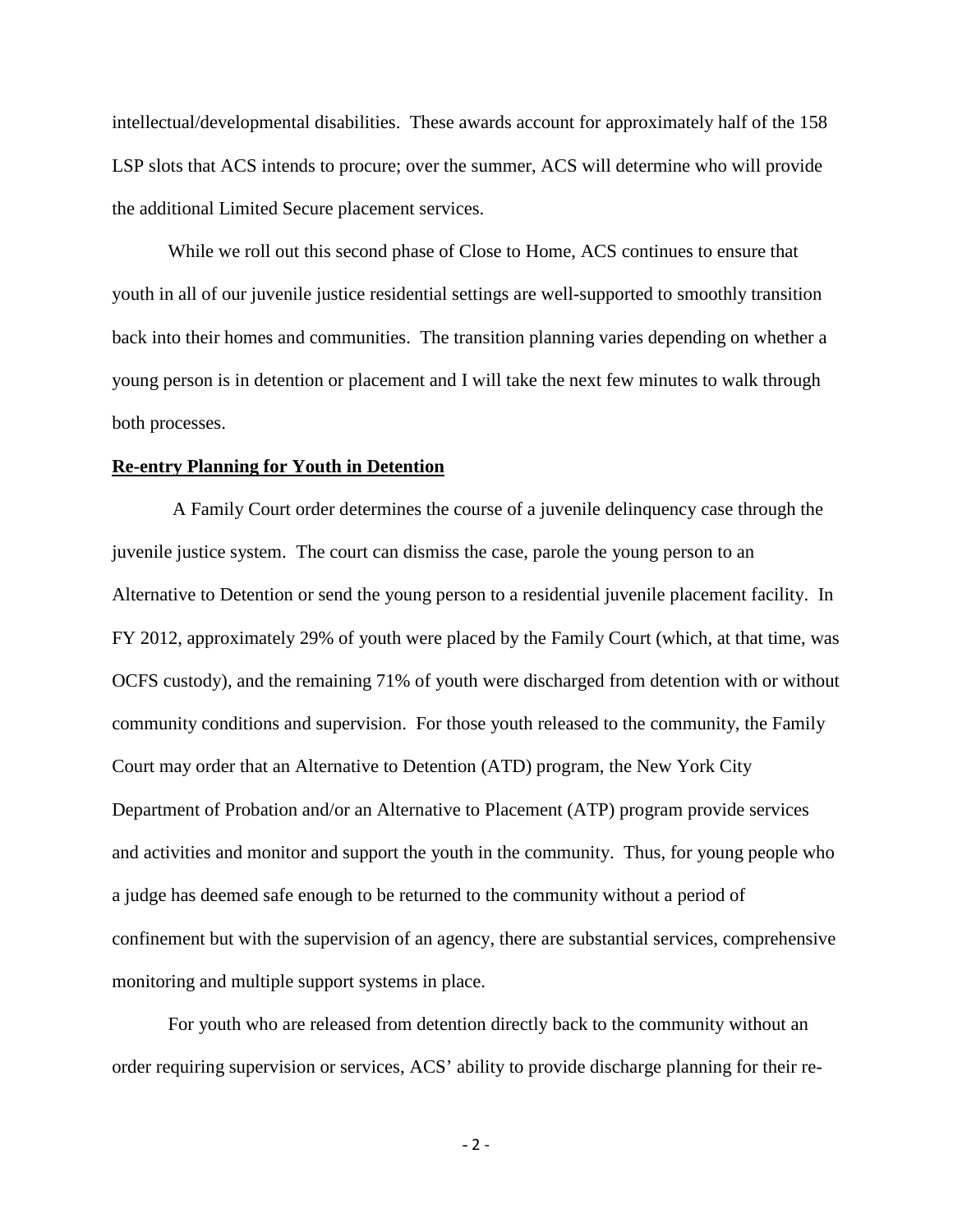entry varies depending on the length of time the youth is in our care. The average length of stay in a detention facility for a young person who has been charged with committing a delinquent act is approximately 23 days. However, that time period could be significantly shorter. In fact, 42% are almost immediately released and stay less than three days and over 54% of young people are in detention for fewer than seven days.

Within 24 hours upon arrival at any detention facility, a young person is assigned a Case Manager whose primary responsibility is to facilitate the orientation of youth to the facility, counsels the young person, develop behavior support plans, and coordinate mental health and health services and special programing. At intake, the Case Manager gathers information about the youth – the circumstances that brought them into detention, as well as information about their interests, background, strengths, and goals. Based on that interaction with the youth, the Case Manager begins to assess the young person's needs, which they will continue to monitor throughout their time in detention.

When preparing for the young person's release, the Case Manager generates a "Resident Re-entry Plan." The plan is based on the information gathered at the original intake interview and the time spent with the youth for the duration of their time in placement and is mailed to the young person's home within ten days of discharge. Generally, the re-entry plan will identify at least one supportive adult in the community who the young person can speak to. It will also identify concrete steps that the young person can take upon arriving home to address their specific emotional, educational and recreational goals. It is important to note that for young people released from detention without a court-ordered supervising entity, ACS cannot require attendance or participation in any program; all participation must be voluntary. However the Reentry Plan includes specific resources that the young person or their family can contact. For

- 3 -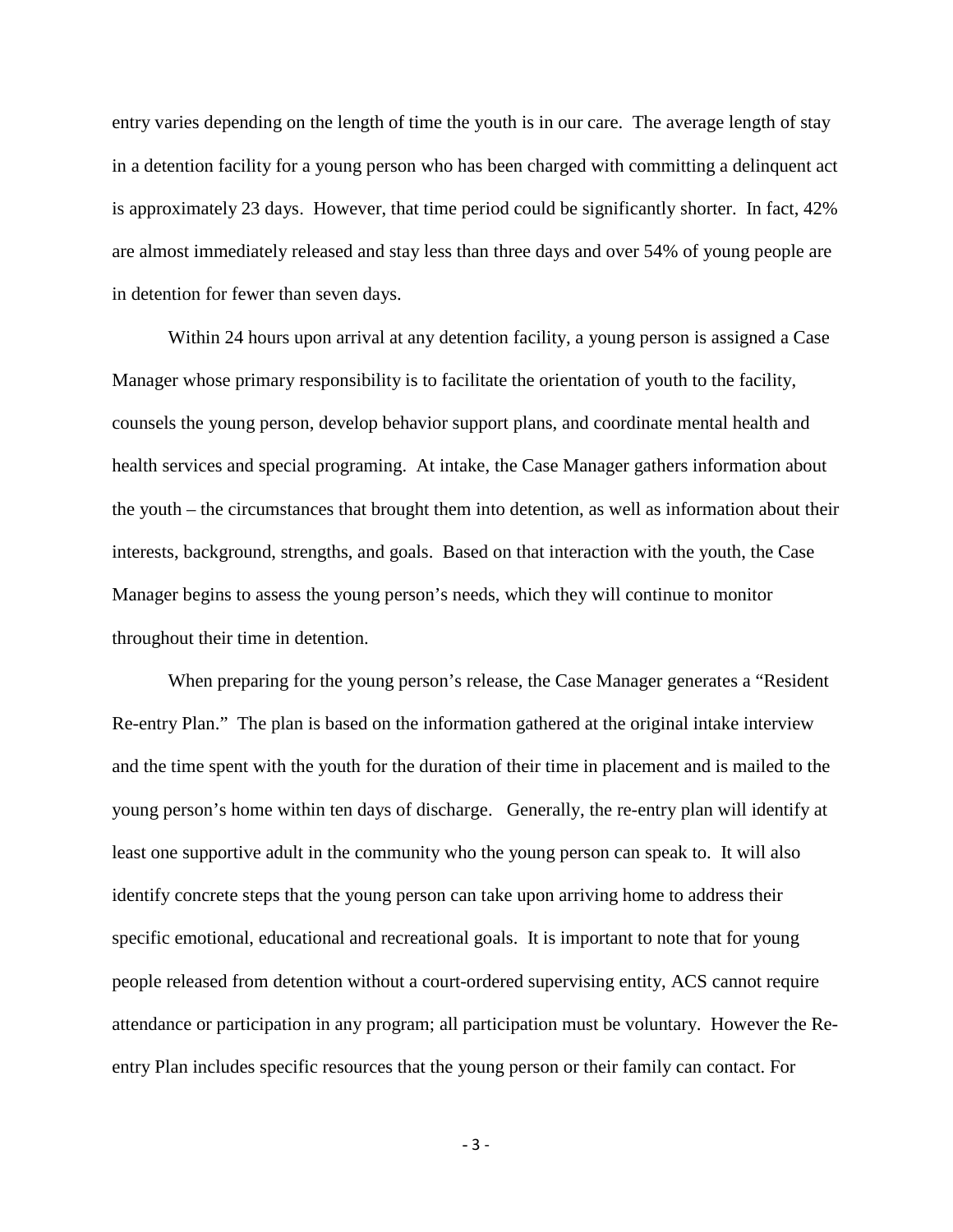example, if a youth enters detention on a substance abuse related offense, the Re-entry plan may include a recommendation to a local substance abuse clinic.

Youth in detention are educated by New York City schoolteachers at the Passages Academy and earn Department of Education credits toward graduation. Youth in secure detention attend schools located in those two facilities - Crossroads and Horizon. Youth in nonsecure detention either travel to Passages Academy at Bronx Hope or at Belmont in Brooklyn. Counselors and case planners work with youth to ensure that while they are in detention, they are provided the support they need so that there is no lapse in their education.

ACS is also planning for the mental health needs of young people who come through our juvenile detention system. We recently received a \$1.6 million grant from the Substance Abuse and Mental Health Services Administration to partner with the Bellevue Hospital Center to provide trauma-focused care at both of our secure juvenile detention facilities. The program will provide screening for and counseling to young people who have experienced trauma in their lives, as so many of the youth in detention have. The program will also train and educate staff within juvenile detention facilities to ensure more successful outcomes. To date, in collaboration with the fantastic team at Bellevue, we have trained nearly the entire staff at Crossroads and Horizon in the "Think Trauma Curriculum," which was created specifically for juvenile justice staff to support youth in care.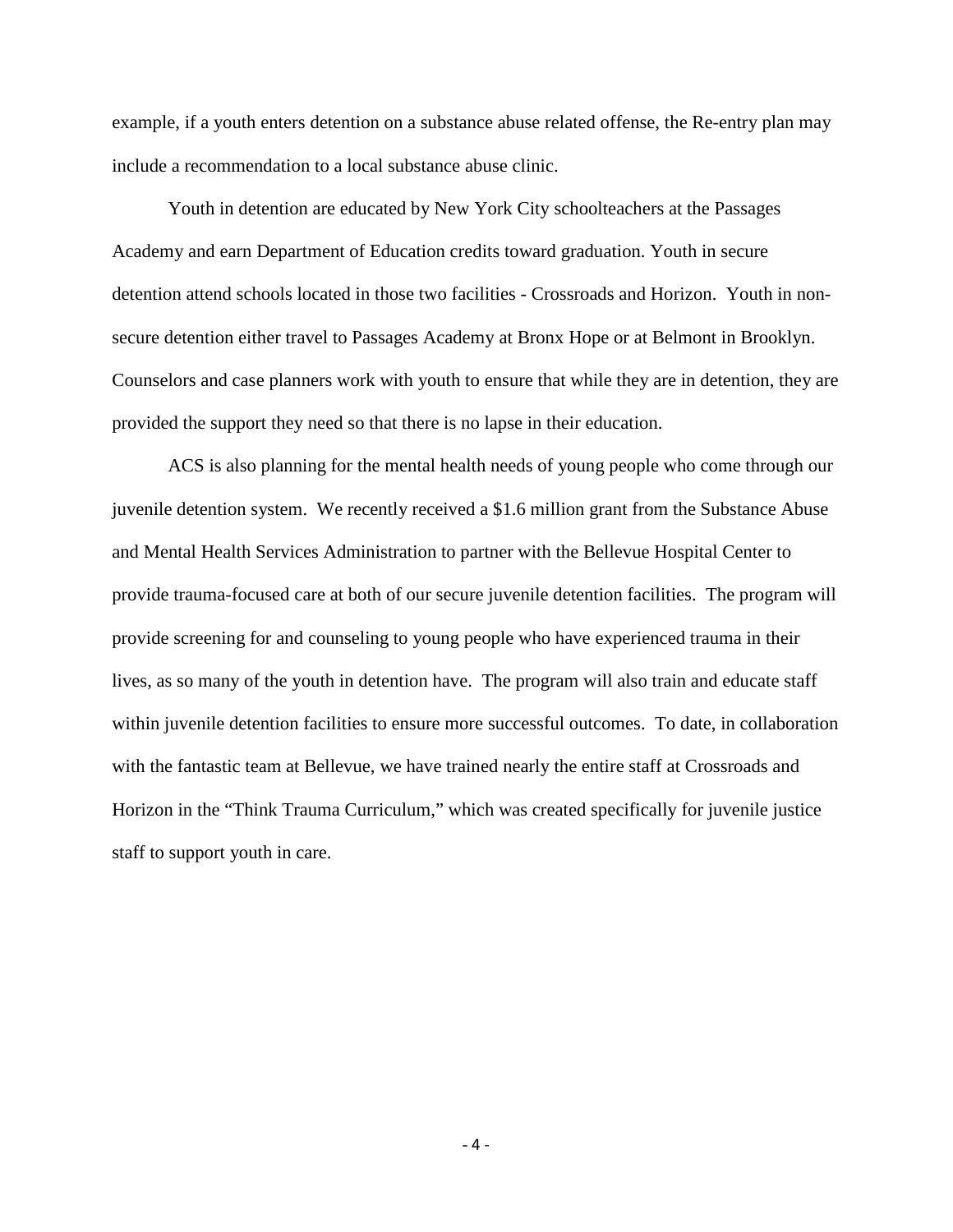## **Re-Entry Planning for Youth in Placement**

For Close to Home youth who are sent to placement with ACS, discharge planning begins on day one. All of our programs are geared to working with the youth and families to ensure that at the end of placement they can achieve permanency, either with their families or another resource. One of the cornerstones of Close to Home is that each youth in placement is assigned to an ACS Permanency and Placement Specialist (PPS), whose job includes working with the youth throughout their time in residential placement to identify all of their needs and concerns, working closely with family to ensure a smooth transition home, and building a comprehensive after care plan.

The PPS role has been designed to form a circle of care around the young person – to coordinate among all of the players in a young person's life – the family, the placement provider, the school and any relevant health professionals – to make sure that the youth is getting the proper level of care while in residential placement. The PPS and other ACS staff participate in family meetings to discuss the youth, including their adjustment and progress; their medical and mental health updates, including decisions to prescribe or modify medications; their permanency planning activities and goals; the success and quality of family visits; and to identify and discuss any barriers to release or discharge. PPS and other ACS staff have bi-weekly calls with providers to make sure that there is a clear sense of what needs to be put in place in order for the youth to safely return to the community.

In planning for re-entry, ACS staff think creatively with the young person, their families and other caretakers and the providers about how best to combat the negative influences that may have led to placement in the first place and how to connect youth to necessary services and

- 5 -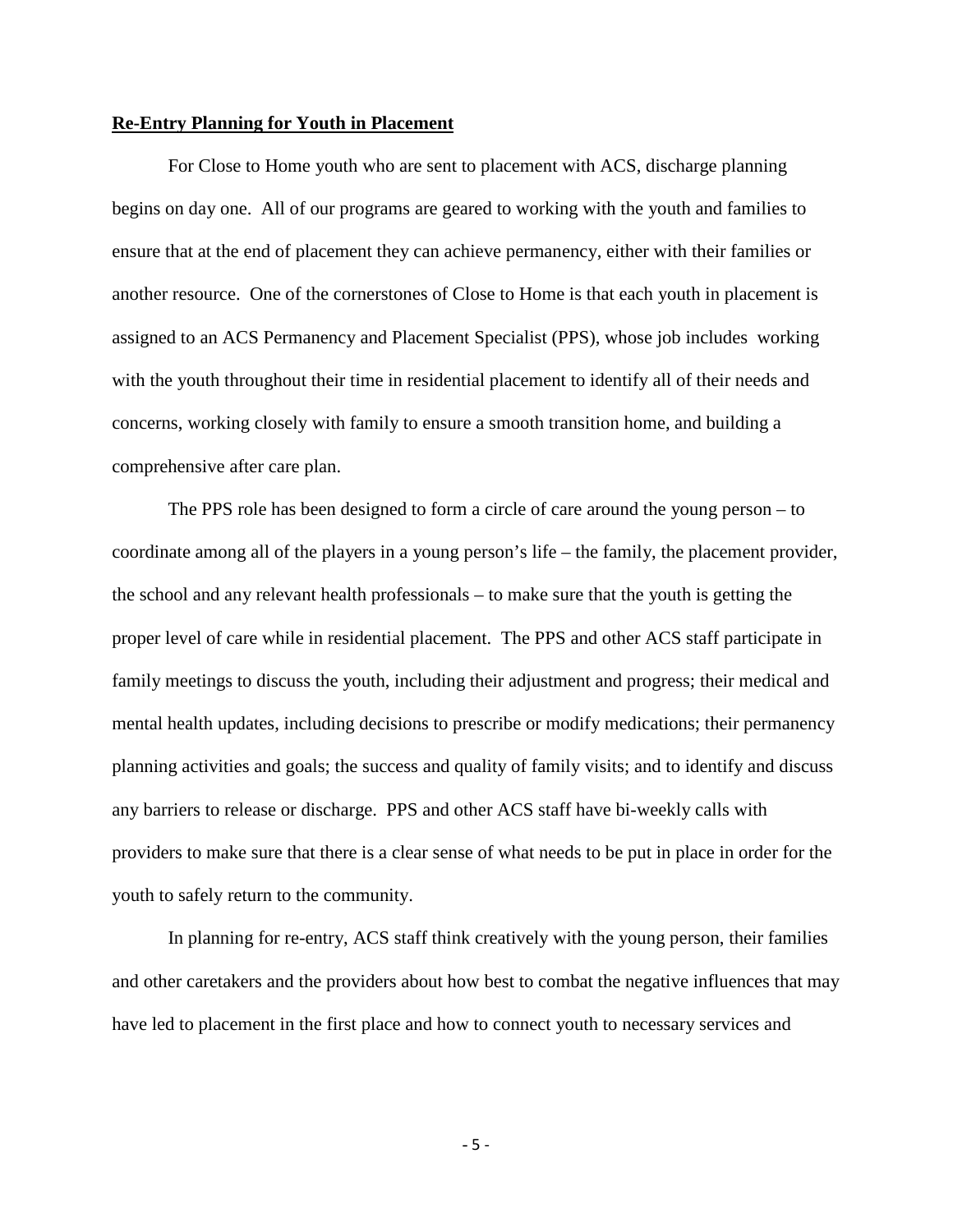positive pro-social activities. For example, over 70 youth who will be leaving placement this summer have applied to DYCD's Summer Youth Employment Program.

#### **Aftercare for Youth in Placement**

As described, prior to discharge from the residential component of placement, ACS coordinates intensive aftercare services for young people and their families – further extending the circle of care to ensure a successful and sustainable re-entry process. For the past nine months that New York City has handled non-secure placement, we have developed relationships with a wide array of organizations to provide aftercare services including the Children's Aid Society's LINC program, which was the aftercare provider for NYC young people prior to Close to Home; Catholic Guardian, which offers a 12-week evidence-based program; and the Department of Probation's Advocacy, Intervention and Mentoring (AIM) program. We also refer young people leaving placement to many other community-based providers such as PAL, FEGs, the Door, the Boys and Girls clubs, and various mentoring programs throughout the City who can connect youth to positive activities.

Given this variety of programs, the PPS are able to coordinate a transition plan between the placement and aftercare provider that is individually tailored to the needs of the young person leaving placement.

Furthermore, ACS recently announced recommended awards for new aftercare contracts that will begin on July 1. The new contracts will not only expand available services but will also streamline access for youth and families while continuing to provide a highly individualized approach to aftercare. Three providers – the Children's Aid Society, the Jewish Board for Children and Families Services and Boys Town – were recommended to provide aftercare

- 6 -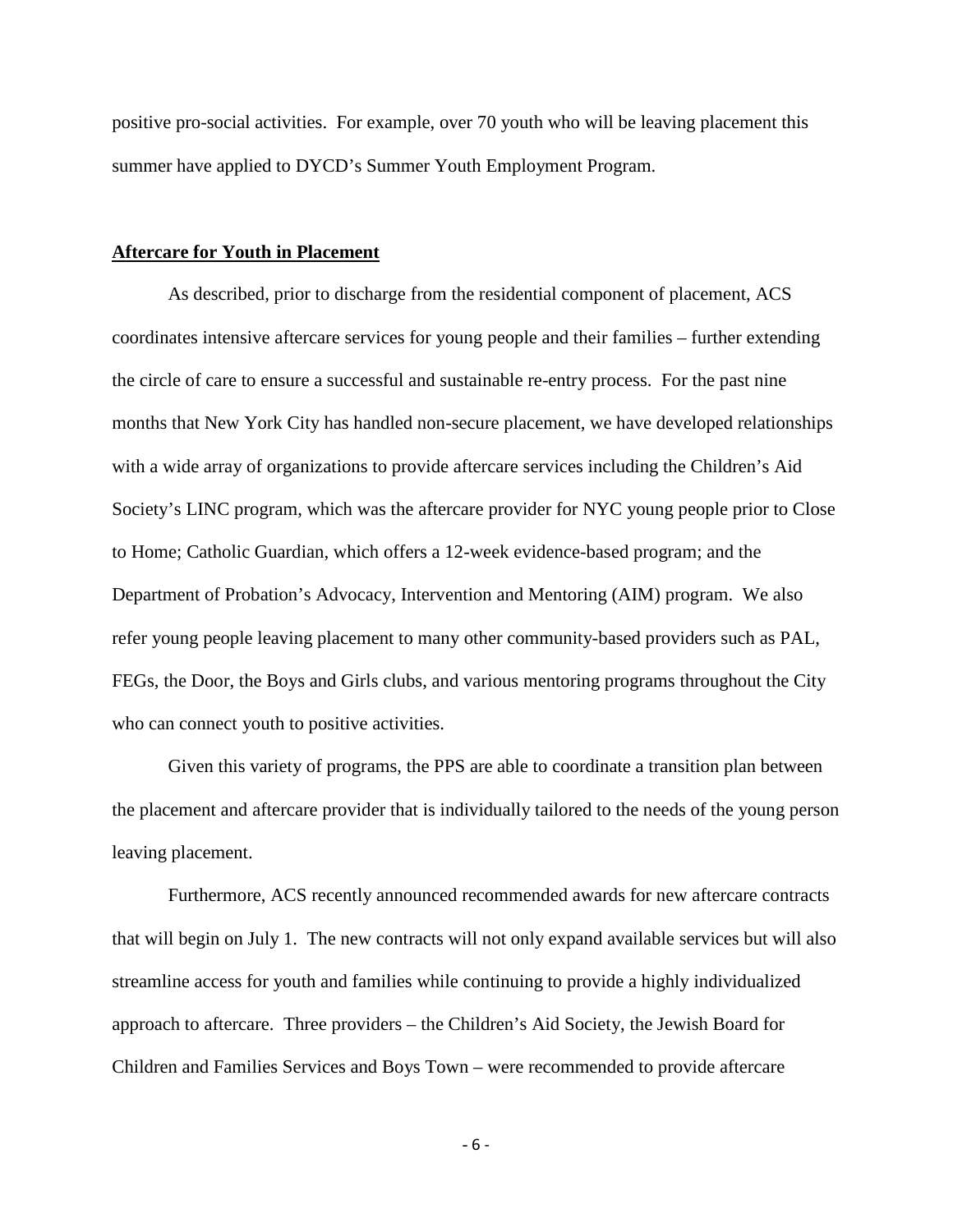services for all youth leaving general non-secure placement and two providers – Children's Village and New Alternatives for Children – were recommended to provide after care services for youth leaving specialized NSP settings.

The majority of these aftercare providers will be using the Functional Family Therapy (FFT) model, which is a proven, evidence-based intervention. Aftercare services provided under the new contracts will be aligned with the treatment models being provided in residential placement and endeavor to build off of the treatment the youth was receiving while in placement. In addition, the aftercare providers will begin connecting with youth and families and doing transition planning *before* the youth leaves the NSP facility, which will further assist in a smooth transition back into the community. As described earlier, in addition to these newly contracted services, ACS will continue to connect youth on aftercare to other evidence-based family skill building services, health and mental health services, academic support or tutoring, vocational counseling and assistance, recreational and cultural programming, and skill building opportunities as well as provide ongoing individual support and monitoring.

#### **Educational Planning**

We know that to ensure the success of youth who leave detention and placement, we must prioritize their education and plan for successful re-entry back into community schools, in addition to their community. Given that it was difficult for young people who were placed upstate to transfer school credits, education is one of the central components and benefits of Close to Home.

Under Close to Home, youth in placement are educated by New York City school teachers and earn Department of Education school credits toward graduation. New York City's

- 7 -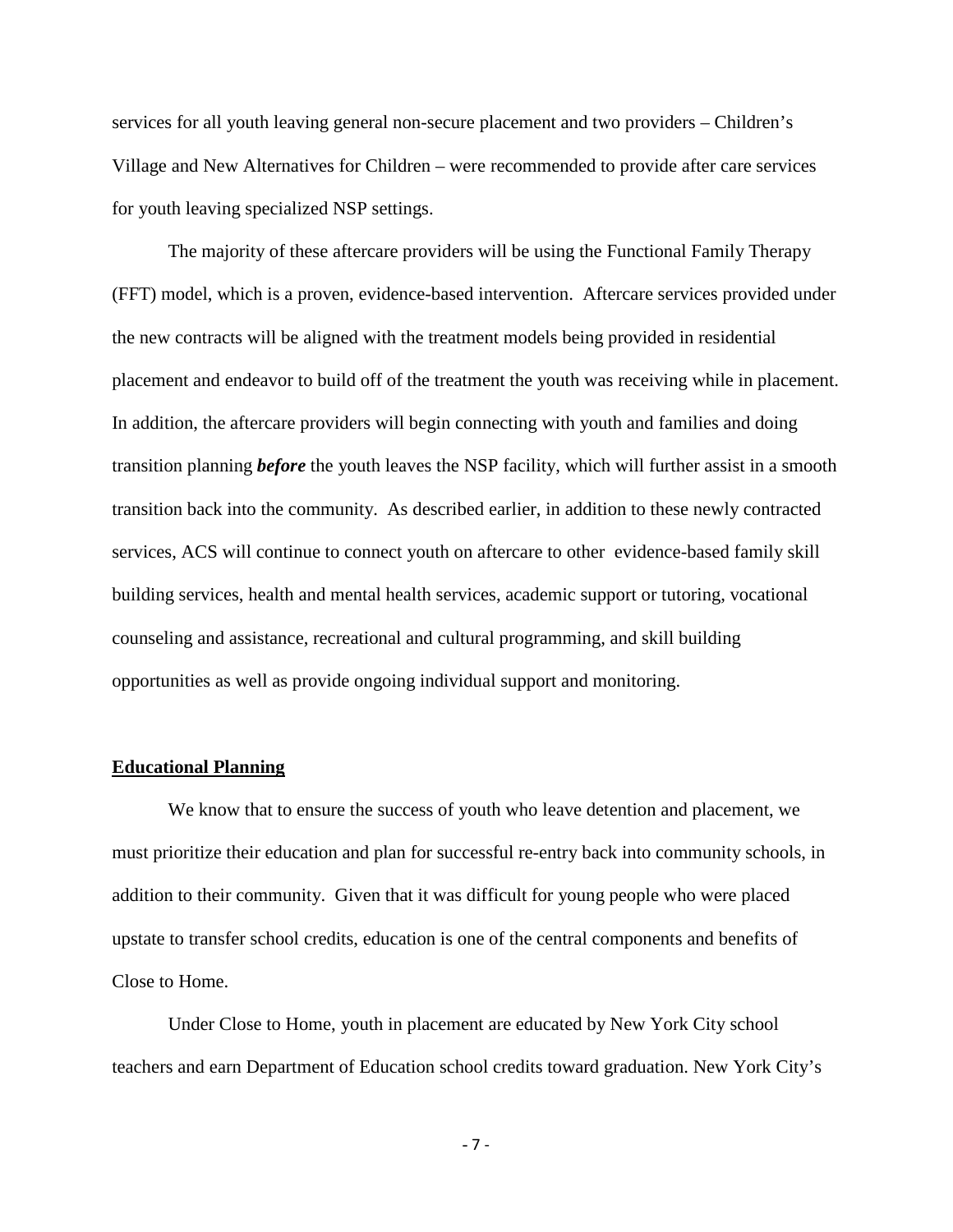Passages Academy operates seven school sites for young people in non-secure placements. We are thrilled to report that 98% of the youth being served by Passages Academy are obtaining New York City Department of Education (DOE) credits during the 2012-2013 school year. Ninety-one percent of the young people who complete the program transition into DOE schools, and eight young people passed a regents exam in January. We believe this good news is a result of our comprehensive and collaborative approach with the Department of Education to focus on education from the moment youth enter placement. When youth enter placement, they receive an educational assessment of their reading and math skills, which is used to determine whether they need extra tutoring and support during their time in placement, as well as an orientation which provides a general overview of school rules and expectations during placement. Throughout a youth's stay in residential placement, the Placement and Permanency Specialists work collaboratively with DOE staff to develop a transition plan for the youth. As discharge nears, DOE and ACS staff reviews the youth's educational progress to set up a plan for the youth's release. DOE and ACS staff also reach out to the receiving schools to apprise them of the youth's academic progress while in placement and to facilitate the youth's transition to that school. If the youth was placed for a school-related offense or there are other concerns about the original school placement, DOE staff will to work to enroll the youth in a different school.

ACS maintains regular communication with the DOE about youth in placement. We have established a Steering Committee between the DOE and ACS, which meets every two weeks to discuss educational policy and procedures for youth in placement. In addition, we coordinate a bi-weekly Education Working Group meeting to bring the issues discussed at Steering Committee meetings to the attention of the providers. ACS also attends weekly site-based meetings at the two Passages Academy schools to promote coordination among school

- 8 -